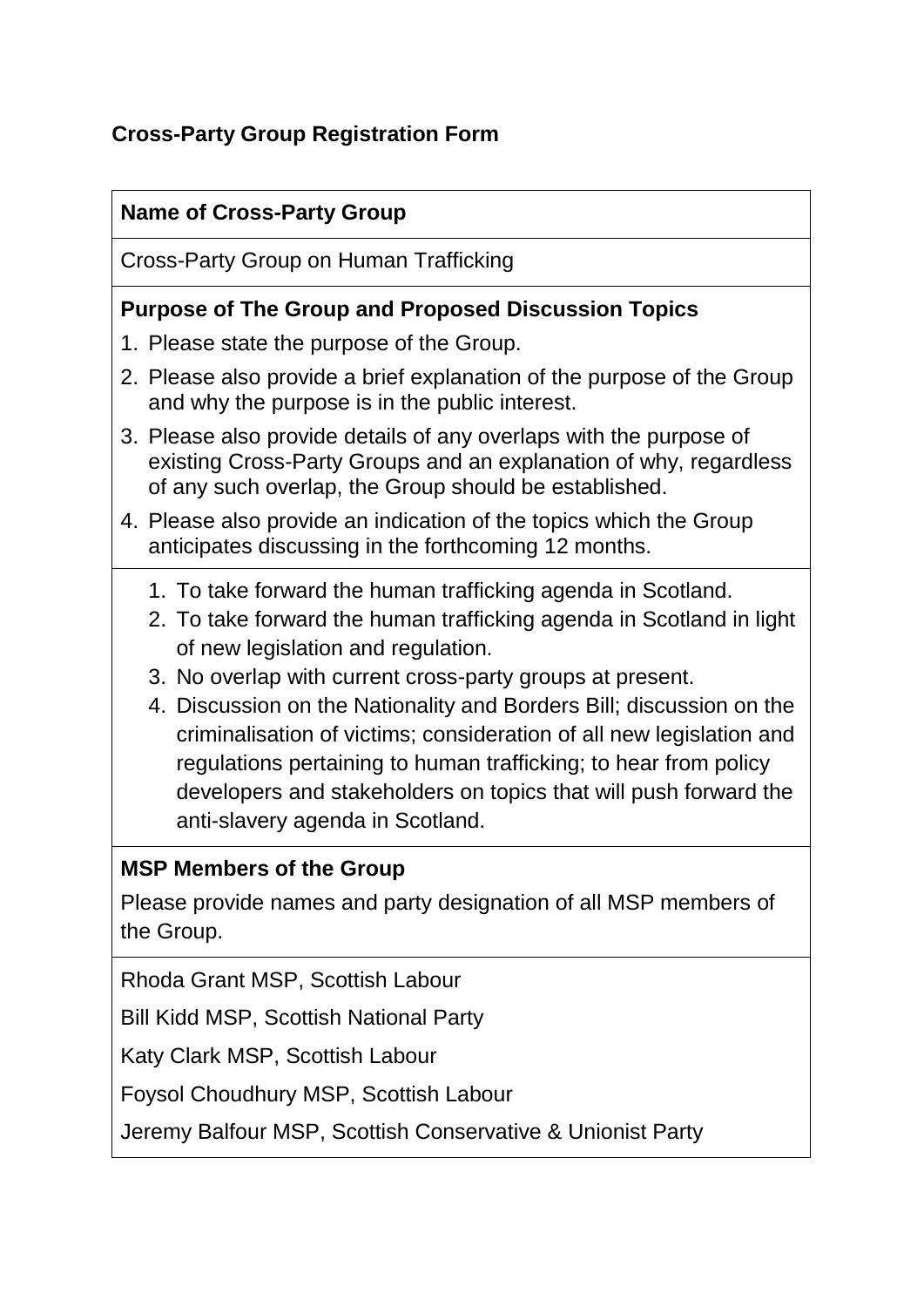Sarah Boyack MSP, Scottish Labour

## **Non-MSP Members of the Group**

For organisational members please provide only the name of the organisation, it is not necessary to provide the name(s) of individuals who may represent the organisation at meetings of the Group.

| Individuals   | Rebecca Wallace                                             |
|---------------|-------------------------------------------------------------|
|               | <b>Stephanie Beard</b>                                      |
|               | Hana Shono                                                  |
|               | <b>Pat Black</b>                                            |
|               | Jacci Stoyle                                                |
|               | Ann Hayne                                                   |
|               | <b>Paul Rigby</b>                                           |
|               | <b>Steve Rawbone</b>                                        |
| Organisations | The TARA Service                                            |
|               | <b>SOHTIS</b>                                               |
|               | <b>CARE</b> for Scotland                                    |
|               | <b>UN House Scotland</b>                                    |
|               | Soroptimist International Scotland North Region             |
|               | Glasgow Anti Slavery Group - Anti Slavery<br>International  |
|               | The Scottish Women's Convention                             |
|               | Glasgow Health and Social Care Partnership                  |
|               | <b>JustRight Scotland</b>                                   |
|               | <b>Scottish Refugee Council</b>                             |
|               | <b>Scottish Guardianship Service</b>                        |
|               | Soroptimist International Scotland South Region             |
|               | <b>Children and Young People's Commissioner</b><br>Scotland |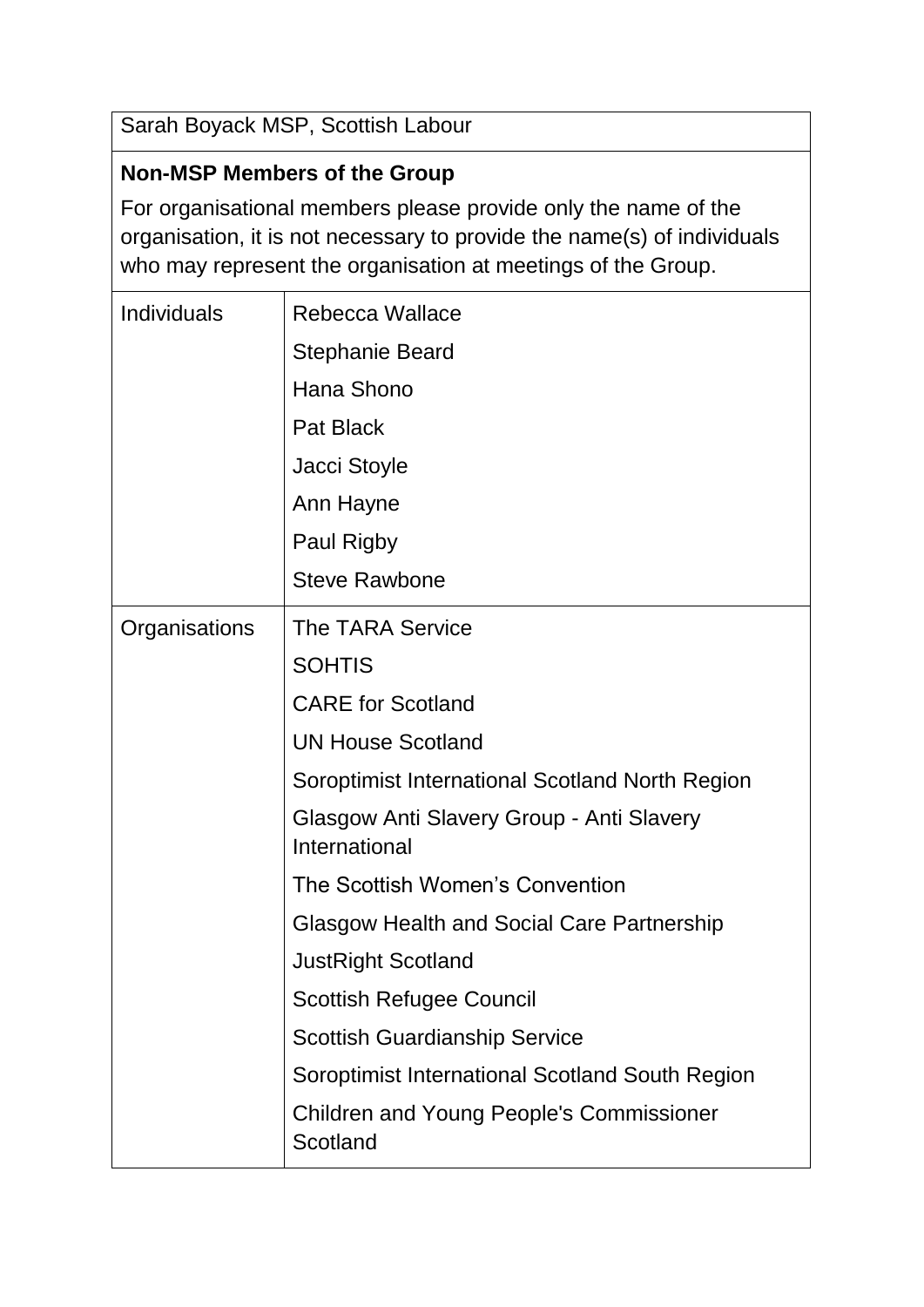| The Salvation Army                       |
|------------------------------------------|
| <b>Soroptimists International Crieff</b> |

#### **Group Office Bearers**

Please provide names for all office bearers. The minimum requirement is that two of the office bearers are MSPs and one of these is Convener – beyond this it is a matter for the Group to decide upon the office bearers it wishes to have. It is permissible to have more than one individual elected to each office, for example, coconveners or multiple deputy conveners.

| Convener           | <b>Rhoda Grant MSP</b>                                    |
|--------------------|-----------------------------------------------------------|
| Deputy<br>Convener | <b>Bill Kidd MSP</b>                                      |
| Secretary          | UN House Scotland (Hannah Lawrence & Wojtek<br>Krakowiak) |
| <b>Treasurer</b>   | N/A                                                       |

# **Financial Benefits or Other Benefits**

Please provide details of any financial or material benefit(s) the Group anticipates receiving from a single source in a calendar year which has a value, either singly or cumulatively, of more than £500. This includes donations, gifts, hospitality or visits and material assistance such as secretariat support.

N/A

## **Subscription Charged by the Group**

Please provide details of the amount to be charged and the purpose for which the subscription is intended to be used.

N/A

## **Convener Contact Details**

Name Rhoda Grant MSP